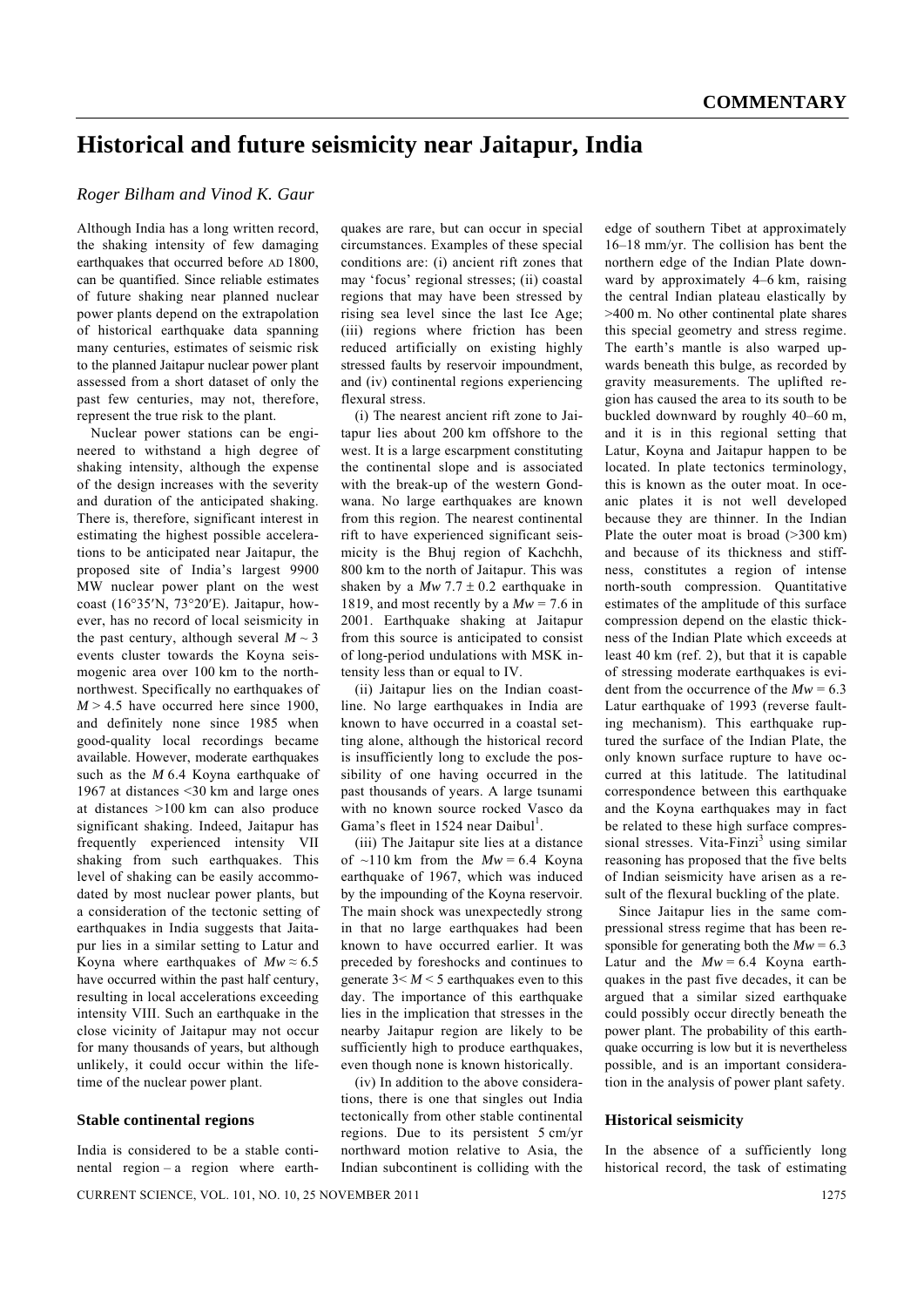# COMMENTARY

possible future seismicity at Jaitapur can, however, be approached in three ways: (i) by assuming that the rate of historical earthquakes is typical of the rate of future earthquakes; (ii) by examining the size and frequency of slip of mapped geological faults, or (iii) by examining the physics of earthquake processes. The last two approaches can indeed be greatly refined by a quantitative estimates of the accumulating strain rate in the area determined from precise geodesy (GPS measurements).

 We first consider India's historical seismic record. A complete analysis of seismic risk requires a knowledge of likely shaking intensities within the lifetime of the power station, and its appurtenant structures and waste storage facility. For various reasons we do not consider that sufficient historical data exist to estimate the recurrence interval for moderate earthquakes in peninsular India. We also ignore the several hazard and seismic risk maps that have been issued by various authorities in the past several decades, since these assume that the seismic energy release of recent years is representative of the future.

 At its simplest, most attempts to determine the rate of occurrence in a

region, of earthquakes of a given magnitude, try to quantify *b* which signifies the rate of occurrence of earthquakes of a given magnitude, in the Gutenberg– Richter relation:

$$
log(N) = a + bM,
$$
 (1)

where *N* is the cumulative number of earthquakes of magnitude, *M*. These assume that the intercept of the resulting straight line, *a*, which is a measure of the total number of earthquakes in a given time – the seismic productivity – is a constant invariant over periods of millennia. Although this is a convenient assumption, there is no physical basis for assuming that *a* cannot slowly, or abruptly, vary especially in a flexural stress setting.

 In regions where seismic productivity is high, the written record of earthquakes long and the stability of *a* in eq. (1) can be tested, it is possible to develop the statistics to characterize the probable rate of their future shaking. In Japan, China and parts of Europe and the Middle East, the >2000-year historical record of moderate earthquakes is sufficiently long for this approach. In India it is surprisingly brief (Figure 1). The written history of India regarding earthquakes is unreliable and incomplete before the arrival of the Portuguese in 1492. Some of the Jesuit records during 1500–1770 were lost in the Lisbon earthquake, and the duplicates of these records in India were burned by an ignorant captain charged to take them to Lisbon after 1775. Between 1500 and 1800, numerical data suitable for characterizing earthquake magnitudes and locations are sparse, except for large earthquakes described in Mughal archives or reported by traders or travellers. After 1800, the data become increasingly more useful due to numerous written reports archived in English, and progressively refined in the 20th century by data from seismometers and geodetic surveys. If we assume steady seismic productivity, we are missing quantitative and qualitative information concerning approximately 5000 earthquakes (Figure 1) since the edicts of Asoka were written in stone.

### **Catalogues of Indian earthquakes**

Several earthquake catalogues are currently available for India. An historical Indian catalogue formed by the merger of several earlier ones is archived by the USGS on-line. The pre-1900 listing in this catalogue is judged to be unreliable in that it contains earthquakes that are duplicated, and which have been assigned magnitudes and locations evaluated uncritically or quoted from earlier catalogues. Their locations estimated from felt accounts in this catalogue are largely speculative. The USGS PDE catalogue since 1975 is quite reliable although earthquake locations and depths are no better constrained than 10–20 km. The catalogue by Engdhal *et al*. 4 includes improved locations and depths. A catalogue assembled by the Indian Atomic Energy Commission since 1985 is considered quite reliable, but is far too short to be of use for seismic risk analysis. Finally, a recent catalogue of felt observations indicating the severity of maximum shaking since 1600, offers helpful infor $m_{\text{at}}$ . However, their shaking data are more reliable than the locations and magnitudes of earthquakes that can be inferred to have caused the shaking, although an attempt was made by the authors to locate these earthquakes using quantitative methods. For most earthquakes, however, insufficient data exist to determine their locations.



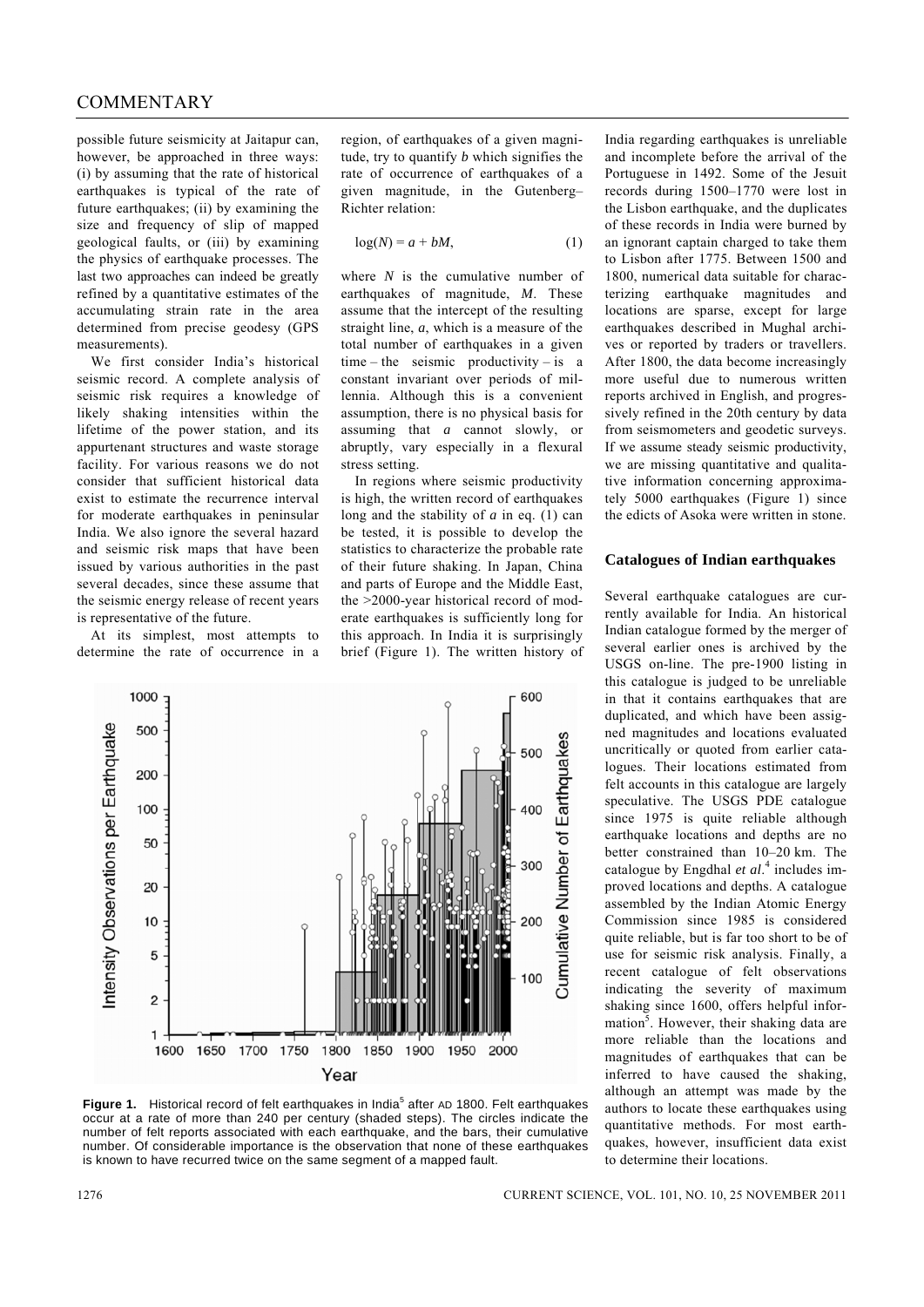

**Figure 2.** *a*, Earthquake magnitudes from three catalogues: green – USGS PDE 1985; blue – Jaitapur catalogue, 1975 to present; red – historical earthquake catalogue (NEIC on-line). The red circles are from the least reliable of the catalogues and specific earthquakes are discussed in the text. The large blue circle is 100 km diameter (not an earthquake) centred on Jaitapur. *b*, More recent earthquakes from the ISC catalogue and NGRI stations operated by S. S. Rai, NGRI, Hyderabad.

# **Catalogue length and infrequent seismicity**

While the historical record in India is surprisingly short as noted above, an important question is: how long is sufficient for a statistical analysis of future seismicity? One answer to this question can be sought from the record of successful statistical risk studies elsewhere by multiplying the length of the records used for their analysis with the ratio of seismic productivity between that area and India. Thus if one concedes that the method has been successful in California with its roughly 200-year historical record and felt earthquakes every few weeks, one might require a 20–50 times longer history for India*.* viz. 4,000–10,000 years.

 A similar answer may be obtained by questioning the duration of the complete earthquake cycle on a fault. Active faults are typically stressed for many years before they slip in a few seconds, or minutes, substantially relieving the accumulated interseismic stresses. The fault subsequently locks, and the cycle repeats again. At plate boundaries the recurrence interval is a century or two, depending on relative plate motion rates. In India we know of no fault that has historically completed this cycle of stressing and failure. The low observed geodetic strain rate suggests that it is possible that the earthquake cycle on faults on the Indian

Peninsula exceeds 10,000 years<sup>6</sup>. Statistical studies of the behaviour of such faults may therefore require several thousands of years of data to be of reliable value.

 As an example of the pitfalls of assuming that a 200-year history of seismicity is adequate to forecast future risks, consider the unexpected occurrence in 1993, of the  $Mw = 6.3$  Latur earthquake, until then regarded as a region of low seismic risk. Had this earthquake not occurred, this region would still be considered as one of low seismic risk. Indeed, it is quite probable (see below), that having recently experienced an earthquake, the region has been destressed and can now be considered as one of low seismic hazard, contrary to indications on current seismic risk maps. Contiguous regions, on the other hand, which are marked with low mapped risk indices may be at a greater risk of future seismicity because of stress transfer from the destressed Latur area.

# **Historical shaking intensities near Jaitapur**

Figure 2 *a* shows all known earthquakes from existing catalogues within 800 km of Jaitapur Green circles are those published by the USGS PDE. Blue circles with sizes proportional to their magnitudes are those listed by Indian agencies responsible for seismic hazard investigations near Jaitapur (here described as the Jaitapur catalogue), and the red circles are those listed in the historical felt catalogue of Martin and Szeliga<sup>5</sup>. The largest earthquake shown is the Bhuj earthquake of 2001, 800 km to the north of the area of interest. An even larger earthquake occurred here in 1819. Although this source region results in only low intensity (MSK III) long-period shaking  $(\approx 20 \text{ s})$  at Jaitapur, the narrative that accompanies the Jaitapur catalogue does not mention this intraplate cluster of earthquakes, which are much closer than the Himalayan plate boundary.

 Figure 2 *b* shows the locations of recent earthquakes near Jaitapur, taken from the ISC catalogue as well as those recorded by S. S. Rai (pers. commun.) of NGRI.

 Figure 3 shows the plot of earthquakes in Figure 2 *a* as a function of distance from Jaitapur. The plot illustrates the shaking intensity anticipated at Jaitapur from these earthquakes. The largest of Koyna earthquakes produced intensity ≈VI shaking at Jaitapur, and the Latur and Bhuj earthquakes resulted in intensity IV.

 The magnitudes of many of the preinstrumental earthquakes are speculative, and Szeliga *et al.*<sup>7</sup>, were able to quantify only 235 of the 570 earthquakes felt in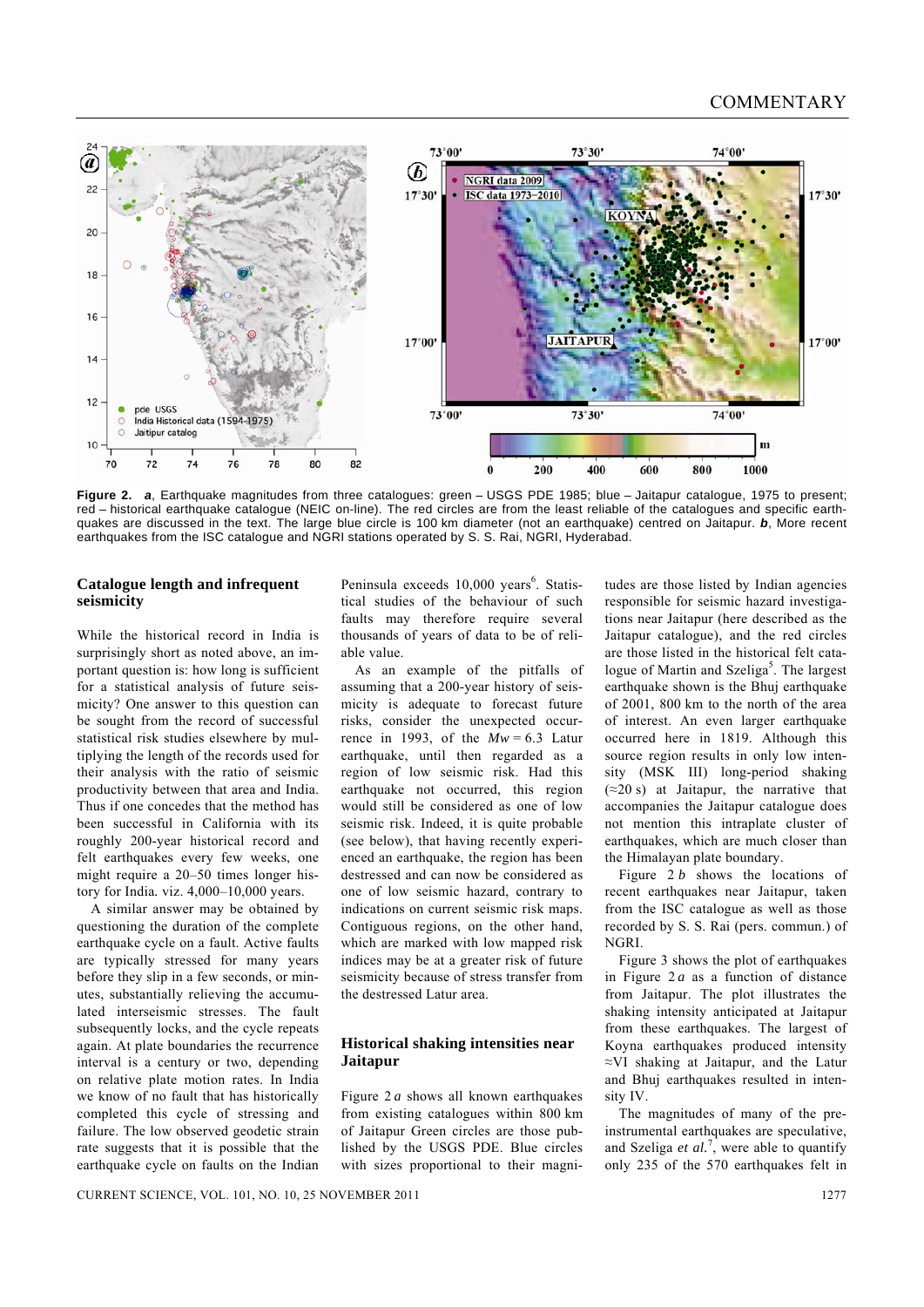

**Figure 3.** Earthquake magnitude versus distance from Jaitapur from three catalogues. (Blue circles – Jaitapur 1985 catalogue; red circles – historical catalogue (NEIC on-line merged India catalogue) and green circles – USGS PDE 1975 catalogue). The dashed lines indicate the intensity of shaking anticipated at Jaitapur from these indicated earthquakes, e.g. the Bhuj 2001 and Latur 1993 earthquakes which produced intensity III–IV at Jaitapur, and the 1967 Koyna earthquakes resulting in intensity VI shaking at Jaitapur. Attenuation curves were calculated from the attenuation parameters derived by .<br>Szeliga et al.<sup>7</sup>. The 1618 event in parentheses is a storm with no evidence for intense shaking and should be removed from historical catalogues.

the past 400 years. Some of these listed in the historical catalogue giving both magnitudes and epicentral coordinates include those rejected by Szeliga *et al*. 7 . A striking example is the 1618 Bombay earthquake attributed in the historical catalogue to Oldham (1883), who does not quote his source. This earthquake is of doubtful authenticity at any magnitude, because the event described $8$ , like the 1737 Calcutta event, appears to be a storm. The account is reproduced below:

'In May 1618, six years after the settlement of the English at Surat, "a general and diabolical storm" occurred in the neighbourhood of Bombay (Bombaim as it is termed by old writers). It began at Baçaim on the 15th of that month, and continued with such violence that the people hid themselves in cellars, in continual dread lest their dwellings should be levelled with the earth; The sea, according to the historian of the time, was brought into the city by the wind; the waves roared fearfully; the tops of the churches were blown off, and immense stones were impelled to vast distances; two thousand persons were killed; the fish died in the ponds; and most of the churches, as the tempest advanced, were utterly destroyed. Many vessels were lost in the port. At Bombaim, sixty sail of vessels, with their cargoes and some of their crews, foundered. At Agaçaim, a boat was blown by the force of the wind from the sea into a house, where it killed a woman and her child, and the trees were torn up by their roots.'

[Faria Y. Souza *Ásia Portugueza*, Lisbon, 1666–75, translated under the title *The History and Conquest of India by the Portuguese* by J. Stevens, London, 1695. The text was researched by Stacey Martin, who identifies the location of Agaçaim with Agashi, and Baçaim with Bassein.]

 The intensity predictions of Figure 3 at Jaitapur are theoretically derived for 17 calibration earthquakes in India using the attenuation curve of Szeliga *et al*. 7 , for which both intensities and instrumental magnitudes and locations were available:

 Intensity (MSK) = 3.67 + 1.28*Mw*   $-0.0017R - 2.83 \log(R)$ ,

*R* being the distance from the earthquake.

 An instructive way to view historical shaking intensities is to plot the maximum intensity recorded in each area of India (Figure 4). In this view, the reported intensity data for Jaitapur lie within a region of intensity VI shaking. Many of these earthquakes are associated with the reservoir-induced 1967 *Mw* = 6.4 Koyna earthquake and its aftershocks, and may be considered anomalous. We note, however, that the Koyna earthquake signifies a region that prior to reservoir impoundment was highly stressed. As the stresses in the region are likely to be similar over hundreds of kilometres, the Jaitapur region must be considered to be similarly stressed.

#### **Geodetic strain in India**

Rocks fail to create an earthquake rupture at a failure strain value of approximately one part in  $10,000$   $(10^{-4} \text{ strain} =$ 100 microstrain). The rate at which earthquakes recur (seismic productivity) thus depends on the tectonic strain rate in a region. For example, the mean rate of strain at a 100-km wide plate boundary where relative motions of 10 cm/yr occur, is of the order of 1 microstrain/yr, and an earthquake on a given fault will repeat every 100 years or so. A strain rate of 1 nanostrain/yr would extend this renewal time to 100,000 years. In the interior of the Indian Plate there are numerous faults, but the rate of strain evaluated using GPS methods, is very low<sup>6,8</sup> – 0.3  $\pm$  0.05 nanostrain/yr. The replenishment of failure strains on an existing fault at these low strain rates would thus take 300,000 years. This means that no fault in the Indian subcontinent should slip more frequently than three times in a million years, accounting for the fact that earthquakes have never been observed to rupture the same fault twice in India – the historical record is far too short.

 In some areas of India the rate of seismic productivity appears to be higher than elsewhere, apparently defying the above conclusions. For example, the Kachchh region experienced a *Mw* = 7.9 earthquake in 1819 and a  $Mw = 7.6$ earthquake in 2001. However, the two earthquakes were not on the same segment of the fault, and the 2001 earthquake was shifted by at least one fault rupture length to the east. These earthquakes are therefore not repeats of each other. To explain their close occurrence, it is necessary to invoke either an underlying weakness or a local excess in stress that selectively prefers this part of India to rupture. Several explanations have been proposed for these local conditions.

 Elsewhere in India, the low strain rate and the rare incidence of recent or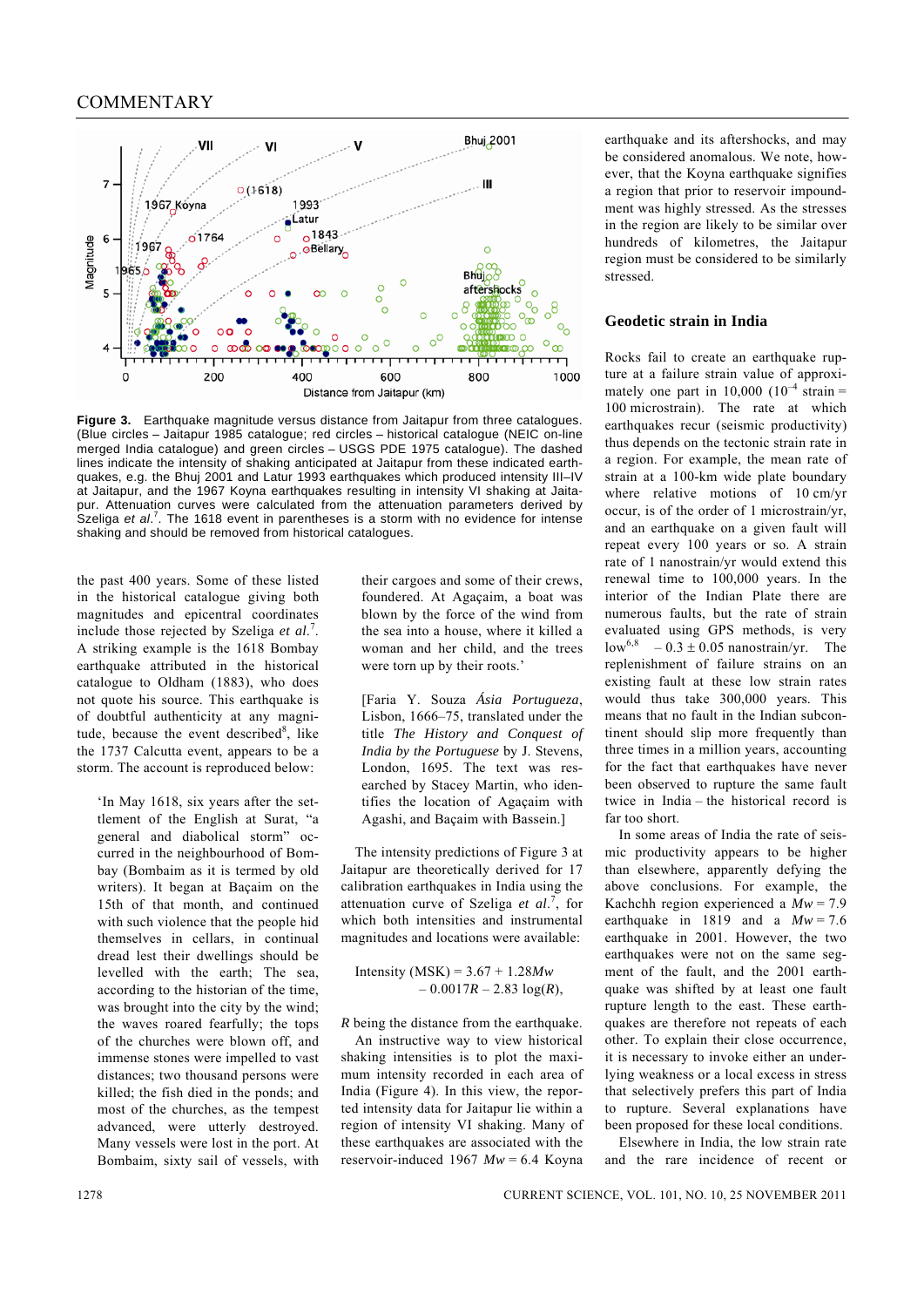# **COMMENTARY**



Figure 4. Raw intensity observations (left) and maximum intensities per 20 km box (right) from Martin and Szeliga<sup>5</sup>. The Jaitapur region using a 'nearest neighbour' analysis (right) has historically experienced MSK intensity VII (scale on the right). It is probable that the band of high intensity shaking between latitudes 16° and 20°N will eventually extend across India in response to the flexural downwarping.



**Figure 5.** Cartoon showing schematically the flexure of India caused by its collision with the southern edge of the Tibetan Plateau. Jaitapur lies in the flexure trough that is the locus of the Latur and Koyna earthquakes (from Bilham *et al*. 2 ).

historical earthquakes means that we must expect many thousands of faults to be close to failure. These faults presumably can experience earthquakes at any time, triggered by minor variations in stress loading, or by minor reductions in friction. The main Koyna earthquake of 1967 was triggered by the first of these effects, and its continuing sequences by the second. It is unlikely that the Jaitapur region is immune from subsurface faulting, but it is not known whether the subsurface hosts any faults sufficiently large to permit rupture in an earthquake similar to the 'unexpected' earthquakes of Latur and Koyna.

# **Flexure of India**

As explained earlier, the Indian Plate is unique among the world's continental plates in that it is flexed by its collision with the Tibetan Plateau resulting in belts of buckling parallel to the Himalaya that extend southward, deep into the plate interior (Figure 5). The northern edge of the plate is depressed by several kilometers, placing its upper surface in tension and its lower surface in compression. The wavelength of buckling is large (>600 km) and is less manifest in its topography than in the gravity field for it has raised the earth's denser mantle beneath the central Indian plateau. The stresses associated with this large wavelength flexure account for normal faulting near Delhi and beneath the Ganges plains, and for thrust faulting and strikeslip faulting at depths beneath Jabalpur. South of the crest of the flexural bulge the Indian Plate is depressed ≈40 m in the form of a wide trough. The amplitude of the trough is too small to be seen amid the topographic roughness of the plate. This flexural depression, however, results in high compressional stresses near the surface of the plate and tensile stresses at the base of the plate. These high compressional stresses are believed to be responsible for the thrust faulting that produced the Latur earthquake, and are presumably also responsible for the faulting in the Koyna region. The Jaitapur region lies in this same compressional downwarp.

 The flexural shape of India takes the form of a wave that is static in space, locked to the southern edge of the Tibetan Plateau, whereas the rocks of India stream through this wave at a rate

CURRENT SCIENCE, VOL. 101, NO. 10, 25 NOVEMBER 2011 1279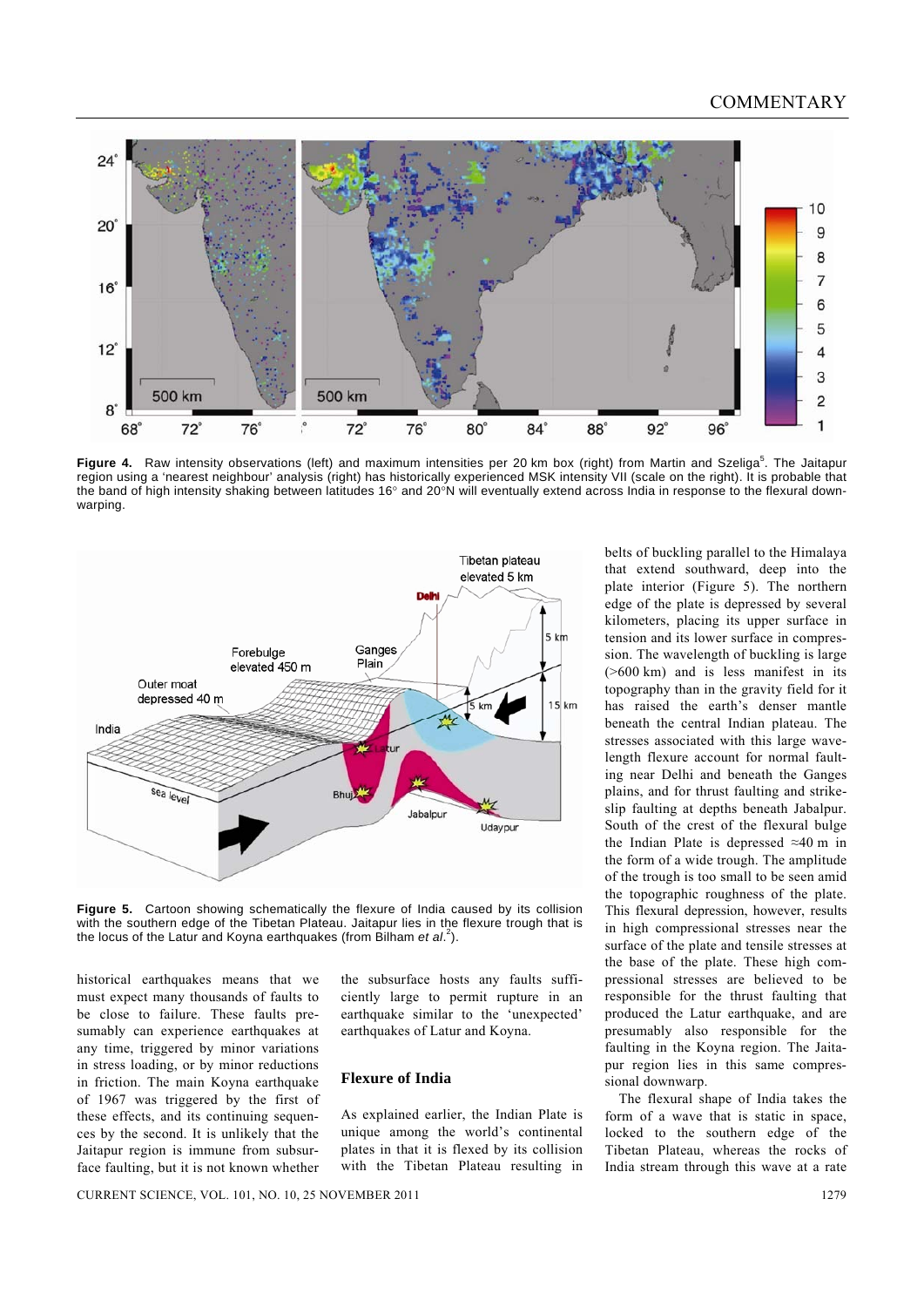# COMMENTARY

of roughly 2 cm/yr. Thus as the surface rocks of southern India move northwards, they first encounter compressional stresses near the latitudes of Mangalore to Madras, and after many million of years as they approach the central Indian plateau, they encounter tensile stresses. The rate of stressing is less than 1 bar/ millennium, so that earthquakes are slow to be brought to failure conditions; yet because the process has been operative for tens of millions of years, numerous faults are expected to be currently close to failure throughout India<sup>2</sup>.

 Using the assumption that stress is at a critical level everywhere in India, the length and depth of a geological fault can provide a measure of the largest possible earthquake that can occur in the region. This assessment of the capability of a fault is based on physical laws<sup>9</sup> and empirical relationships<sup>10</sup> established for faults elsewhere. A knowledge of the distribution of surface and subsurface faults near Jaitapur is therefore an important factor in characterizing local seismic hazards, although it is not considered in this review because we have found no published geological studies characterizing surface or subsurface faulting in the region. Mapped surface faults in India are rare and their absence in geological maps may be inconclusive since they are commonly associated with insignificant slip, that has accumulated at infrequent intervals. Traces of recent activity are quickly covered by surface soils. The Latur earthquake, for example occurred on an unmapped surface fault<sup>11</sup>. Subsurface faults (deeper than 5 km, say) are difficult to study using traditional paleoseismic methods. We have found no publically available information on seismic imaging near Jaitapur that may have mapped its subsurface structures.

 Although it is possible that the marine terrace underlying Jaitapur is the flank of an offshore normal fault system, Vita-Finzi interprets<sup>3</sup> this long wavelength marine terrace as the expression of one of several long wavelength buckles indicating India's active flexural deformation.

 The combined consequences of the high incipient state of stress in India and the observation that the rate of stressing is so slow that no fault has yet been observed to slip twice in its recent or extensive history, means that there presumably exist numerous faults that represent seismic hazards that as yet we know nothing about. In a plate boundary set-

ting such as California, alternative methods can be devised to examine faults that slip at long intervals. These largely depend on excavation of their surface traces. Many of India's faults, however, do not reach the surface, and their examination using traditional palaeoseismic methods is not feasible.

## **Discussion**

We show that earthquakes in central India in the past few centuries have frequently shaken the Jaitapur region with intensity VI  $(\approx 0.1 \text{ g})$  and a statistical analysis suggests that intensity VII shaking is not an unreasonable expectation, although it has not been recorded directly. These low levels of shaking result from earthquakes at moderate distances from Jaitapur.

 In the past few decades no microearthquakes have occurred in the immediate vicinity of Jaitapur, a circumstance that can be interpreted in two ways. Jaitapur may be located on a strong core of unfractured rock, or it could be a region of high stress like the neighbouring parts of India, with low ambient seismicity, but subject to slowly varying flexural stresses, close to failure levels. On the one hand, the absence of microearthquakes at the time of large shocks elsewhere, suggests that the Jaitapur region acts as an aseismic block<sup>12</sup>. On the other, absence of aftershocks in Jaitapur can be interpreted as an indication that no large earthquake, i.e. stress relief has occurred in Jaitapur within the past several centuries, since aftershocks in stable continental regions are long-lived indicators of a previous large earthquake $13$ .

 In contrast to these comforting possibilities, the occurrence of earthquakes of up to  $Mw = 6.5$  on faults near Koyna and Latur at approximately the same latitude as Jaitapur is of considerable concern, since the stress regime near Jaitapur cannot differ substantially from these two areas when viewed from a flexural perspective. Moreover, the occurrence of the nearby Koyna earthquake has presumably loaded the Jaitapur region closer to failure as a result of Coulomb stress transfer $14$ 

Vita-Finzi<sup>3</sup> concurs that the subpeninsula is flexed but offers an alternative geometric interpretation of the crests and troughs, and the wavelength of buckling applicable in the Indian plate.

Specifically he interprets the Ratnagiri marine terrace, which at Jaitapur is manifestly 25 m above sea level, as a flexural high.

### **Conclusion**

The historical seismic record near Jaitapur extends reliably back for only 200 years, with scant additional data prior to 1800. Due to the long interregnum between earthquakes in continental India (millennia), historical seismic data from a few hundred years cannot be taken as a guide to future seismic hazard. Because of low strain rates and therefore low seismic productivity in the plate interior, reliable hazard figures are difficult to be estimated as these require a knowledge of earthquake history for at least a 1000 years, preferably more. Geological studies are unavailable to characterize the millennia-long seismic history.

 Unhappily, however, the apparent seismic quietness of Jaitapur does not mean that a severe earthquake cannot occur there. If stress in the region is sufficiently mature to have brought an existing subsurface fault close to failure, an earthquake may be imminent. It is our opinion that insufficient data are available to exclude this possibility. With the possible exception of Koyna and Latur, which have recently been relieved of local tectonics stresses, no shallow fault between lat. 16°N and 19°N may be invulnerable to future  $M \ge 6$  rupture. While this may be considered of low probability, it is nevertheless possible, and as the recent earthquake in Japan has demonstrated, it is relevant to plan for all possible futures in the design of nuclear power plants.

**Appendix 1.** Catalogues available for the study of the Jaitapur region.

### *India, 1063–1984*

## http://earthquake.usgs.gov/earthquakes/ eqarchives/epic/code\_catalogue.php

 From the USGS webpage, 'This is a combination of four catalogues (Tandon, A. N. and Srivastava, H. N., 1974; Chandra, 1977; Rao and Rao, 1984; Srivastava, H. N. and Ramachandran, 1983). See the authority column for the catalogue identification. The entries that could be identified as duplicates from the four catalogues have been eliminated from